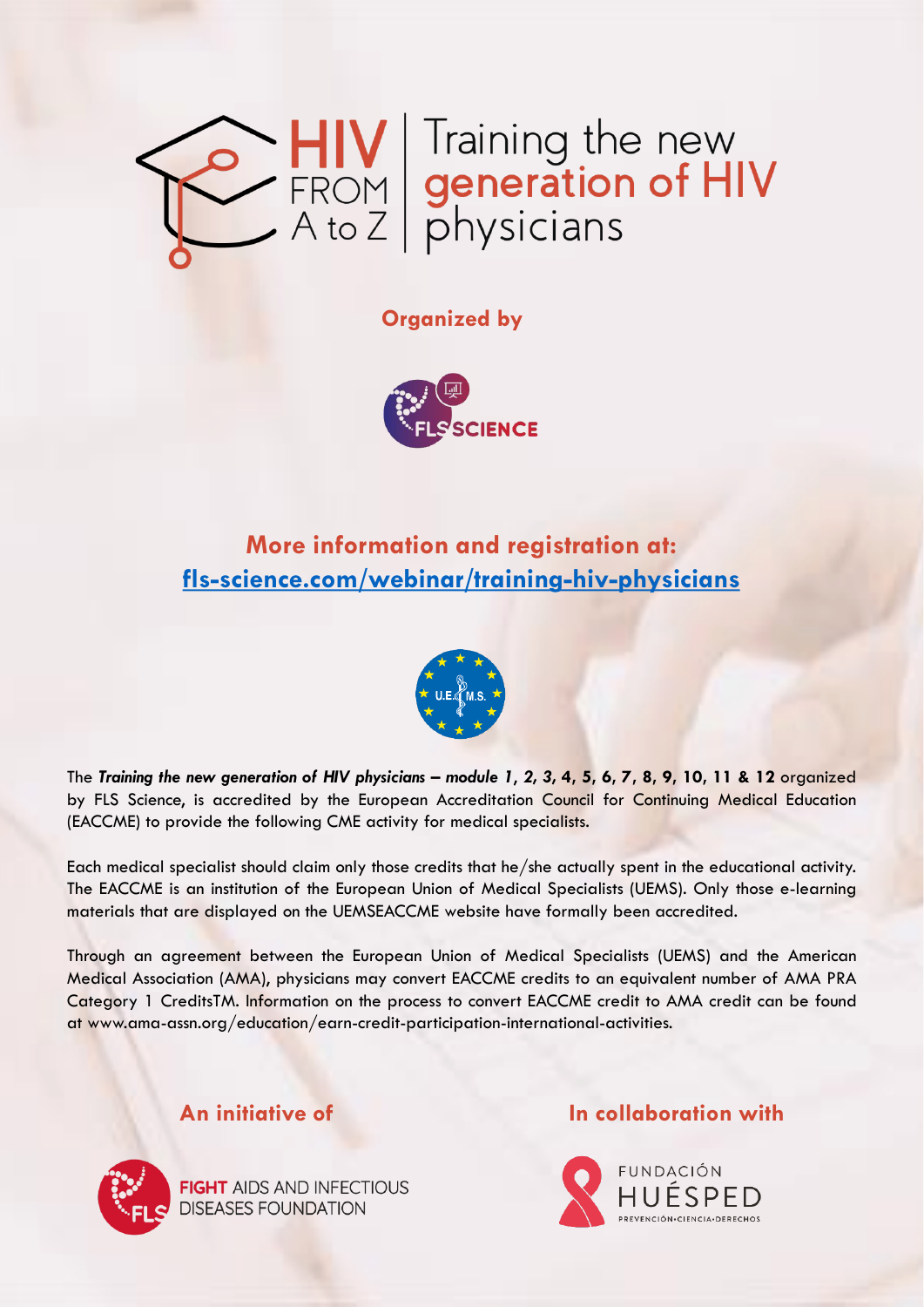

| Launching<br>date | <b>Title</b>                                                                    | <b>Spanish Track</b>                                                                                                                                                | <b>English Track</b>                                                                                        |
|-------------------|---------------------------------------------------------------------------------|---------------------------------------------------------------------------------------------------------------------------------------------------------------------|-------------------------------------------------------------------------------------------------------------|
| FEBRUARY 2021     | Origins of HIV,<br>dissemination of the<br>pandemic,<br>immunopathogenesis      | Julià Blanco, IrsiCaixa Research<br>Institute, University Hospital<br>Germans Trias i Pujol. Badalona,<br>Spain.                                                    | Ana Abecasis, Universidade<br>NOVA de Lisboa, Portugal.                                                     |
|                   | Natural history of the<br>infection. Different types of<br>clinical progression | José Alcami, Instituto de Salud<br>Carlos III, Madrid, Spain.                                                                                                       | <b>Sharon Lewin, The Peter</b><br>Doherty Institute for Infection<br>and Immunity, Melbourne,<br>Australia. |
|                   |                                                                                 |                                                                                                                                                                     |                                                                                                             |
| <b>MARCH 2021</b> | Laboratory diagnosis of<br><b>HIV</b>                                           | Beatriz Mothe, IrsiCaixa Research<br>Institute. University Hospital<br>Germans Trias i Pujol. Fight AIDS<br>and Infectious Diseases<br>Foundation, Badalona, Spain. | Sarah Fidler, Imperial College<br>Health Care NHS Trust,<br>London, UK.                                     |
|                   | <b>Epidemiology of HIV</b><br>infection world-wide                              | Omar Sued, Fundación Huésped,<br>Buenos Aires, Argentina.                                                                                                           | Teymur Noori, European<br><b>Centre for Disease Prevention</b><br>and Control (ECDC),<br>Stockholm, Sweden. |
|                   |                                                                                 |                                                                                                                                                                     |                                                                                                             |
| APRIL 2021        | <b>Sexually Transmitted</b><br><b>Diseases</b>                                  | Martí Vall, Infectious Diseases at<br>the University Hospital Germans<br>Trias i Pujol. Fight AIDS and<br>Infectious Diseases Foundation,<br>Badalona, Spain.       | Jeanne Marrazzo, Infectious<br>Diseases, University of<br>Alabama at Birmingham, AL,<br>USA.                |
|                   | Pre-exposure antiretroviral<br>prophylaxis                                      | Pep Coll, IrsiCaixa Research<br>Institute. University Hospital<br>Germans Trias i Pujol. Fight AIDS<br>and Infectious Diseases Foundation,<br>Badalona, Spain.      | Jean-Michel Molina,<br>University of Paris Diderot,<br>Paris, France.                                       |



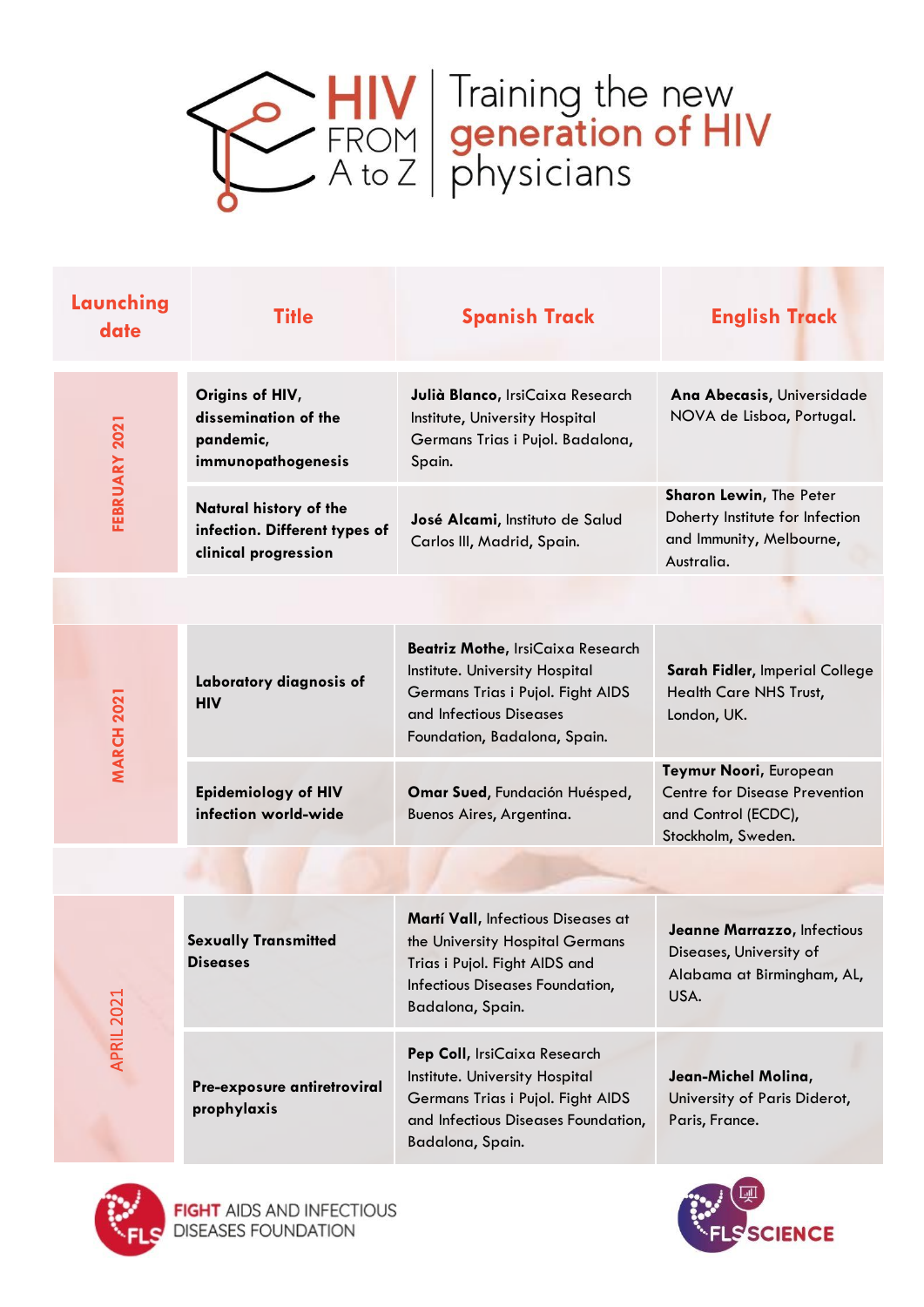

| Launching<br>date | <b>Title</b>                                                                                       | <b>Spanish Track</b>                                                                                              | <b>English Track</b>                                                                                                           |
|-------------------|----------------------------------------------------------------------------------------------------|-------------------------------------------------------------------------------------------------------------------|--------------------------------------------------------------------------------------------------------------------------------|
| <b>MAY 2021</b>   | Human papilloma virus<br>coinfection in HIV disease<br>and related cancers                         | Adrià Curran, University Hospital<br>Vall d'Hebron, Barcelona, Spain.                                             | <b>Tamzin Cuming, Homerton</b><br>University Hospital, London,<br>UK.                                                          |
|                   | <b>Inflammation and immune</b><br>activation in HIV infection                                      | Sergio Serrano, Hospital Ramón y<br>Cajal, Madrid.                                                                | Peter Hunt, UCSF School of<br>Medicine, San Francisco, USA.                                                                    |
|                   |                                                                                                    |                                                                                                                   |                                                                                                                                |
| <b>JUNE 2021</b>  | Opportunistic infections in<br><b>HIV</b> disease. Its<br>management and<br>prevention             | Carlos del Río, Emory Vaccine<br>Center, Atlanta, USA.                                                            | Ole Kirk, Dept of Clinical<br>Medicine, Rigshospitalet,<br>Copenhagen, Denmark.                                                |
|                   | <b>Current most frequent</b><br>tumours. Management and<br>prevention                              | María González Cao, Dept. of<br>Oncology, University Hospital<br>Dexeus, Barcelona.                               | Thomas Uldrick, Vaccine and<br>Infectious Disease Division,<br><b>Fred Hutchinson Cancer</b><br>Research Center, Seattle, USA. |
|                   |                                                                                                    |                                                                                                                   |                                                                                                                                |
|                   |                                                                                                    |                                                                                                                   |                                                                                                                                |
| <b>JULY 2021</b>  | Toxicity of ARV drugs in<br>the current era (weight,<br>neuropsych issues,<br>metabolic profile)   | Arkaitz Imaz, Infectious diseases,<br><b>Bellvitge University Hospital,</b><br>L'Hospitalet del Llobregat, Spain. | David Hardy, District of<br><b>Columbia Center for AIDS</b><br>Research, Washington DC,<br>USA.                                |
|                   | Liver disease associated<br>with HIV infection:<br>nonalcoholic<br>steatohepatitis<br>(NAFLD/NASH) | Esteban Gonzalez Ballerga,<br>Hepatology, Hospital de Clínicas<br>José de San Martín, Argentina.                  | Mark Sulkowski, Johns<br>Hopkins University, Baltimore,<br>MA, USA.                                                            |



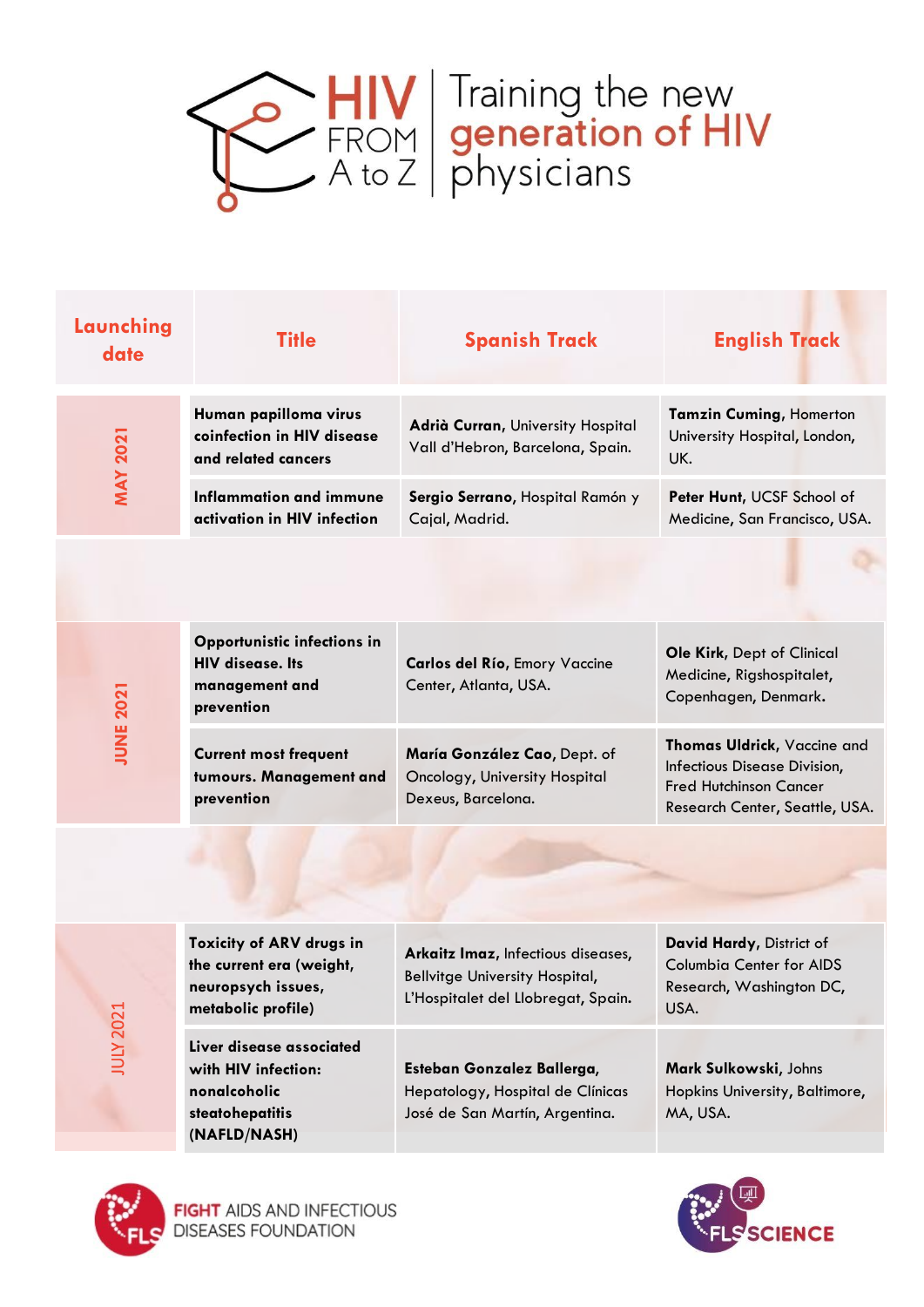

| Launching<br>date  | <b>Title</b>                                                                                      | <b>Spanish Track</b>                                                                                                                                                | <b>English Track</b>                                                                                  |
|--------------------|---------------------------------------------------------------------------------------------------|---------------------------------------------------------------------------------------------------------------------------------------------------------------------|-------------------------------------------------------------------------------------------------------|
| <b>AUGUST 2021</b> | Long-term complications<br>and comorbidities in HIV<br>infection                                  | Eugènia Negredo, Infectious<br>Diseases at the University Hospital<br>Germans Trias i Pujol. Fight AIDS<br>and Infectious Diseases Foundation,<br>Badalona, Spain.  | Peter Reiss, Amsterdam UMC,<br>The Netherlands.                                                       |
|                    | <b>HIV and CNS: Doubts and</b><br>certainties                                                     | Juan Tiraboschi, Hospital<br>Universitari de Bellvitge,<br>l'Hospitalet de Llobregat, Spain.                                                                        | Scott Letendre, Division of<br>Infectious Diseases, University<br>of California, San Diego<br>(UCSD). |
|                    |                                                                                                   |                                                                                                                                                                     |                                                                                                       |
| SEPTEMBER 2021     | Liver disease associated<br>with HIV infection: viral<br>hepatitis C treatment and<br>elimination | Sabela Lens, Hepatology, Hospital<br>Clinic, Barcelona, Spain.                                                                                                      | Jürgen Rockstroh, Bonn<br>University, Germany.                                                        |
|                    | Liver disease associated<br>with HIV infection: viral<br>hepatitis B progress and<br>pipeline     | Maria Buti, Hepatologia, University<br>Hospital Vall d'Hebron, Barcelona,<br>Spain.                                                                                 | Fabien Zoulim, Lyon<br>University, Institut Universitaire<br>de France.                               |
|                    |                                                                                                   |                                                                                                                                                                     |                                                                                                       |
| <b>OCTOBER 202</b> | <b>Management of</b><br>antiretroviral PK<br>interactions                                         | José Moltó, Infectious Diseases at<br>the University Hospital Germans<br>Trias i Pujol. Fight AIDS and<br>Infectious Diseases Foundation,<br>Badalona, Spain.       | Saye Khoo, Molecular and<br>Clinical Pharmacology,<br>University of Liverpool.                        |
|                    | <b>HIV resistance to</b><br>antiretroviral therapy                                                | Roger Paredes, IrsiCaixa Research<br>Institute. University Hospital<br>Germans Trias i Pujol. Fight AIDS<br>and Infectious Diseases Foundation,<br>Badalona, Spain. | Jonathan Schapiro, Sheba<br>Medical Center, Tel Aviv,<br>Israel.                                      |



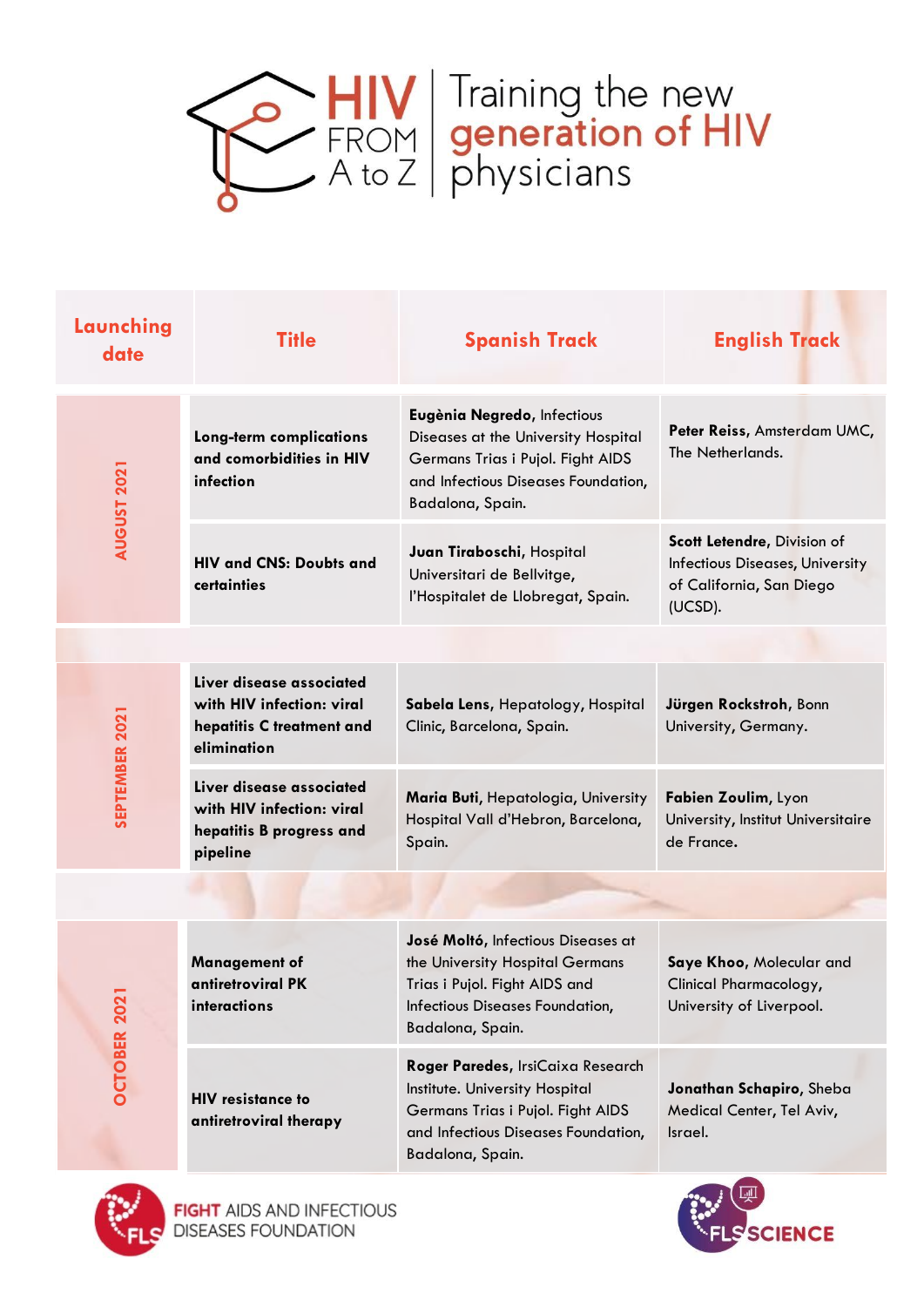

| Launching<br>date    | <b>Title</b>                                                                                         | <b>Spanish Track</b>                                                                                                                                                     | <b>English Track</b>                                                                                                                            |
|----------------------|------------------------------------------------------------------------------------------------------|--------------------------------------------------------------------------------------------------------------------------------------------------------------------------|-------------------------------------------------------------------------------------------------------------------------------------------------|
| <b>NOVEMBER 2021</b> | <b>Antiretroviral treatment</b><br>strategies. Initial treatment                                     | <b>Josep M Llibre, Infectious Diseases</b><br>at the University Hospital Germans<br>Trias i Pujol. Fight AIDS and<br>Infectious Diseases Foundation,<br>Badalona, Spain. | Pedro Cahn, Fundación<br>Huésped, Buenos Aires,<br>Argentina.                                                                                   |
|                      | Antiretroviral treatment<br>strategies. Treatment<br>switch and simplification                       | <b>Daniel Podzamczer, Infectious</b><br>Diseases and Sexually Transmitted<br>Diseases, Bellvitge University<br>Hospital - IDIBELL, l'Hospitalet de<br>Llobregat, Spain.  | Paul E Sax, Brigham and<br>Women's Hospital, Division of<br>Infectious Disease, Boston, MA,<br>USA.                                             |
|                      |                                                                                                      |                                                                                                                                                                          |                                                                                                                                                 |
| DECEMBER 2021        | <b>Management of HIV in</b><br>pregnant women                                                        | Alexandra Compagnucci, French<br>institute of Health and Medical<br>Research, INSERM, France.                                                                            | Rebecca Zash, Infectious<br>Diseases, Beth Israel<br>Deaconess Medical Center,<br>Boston, MA, USA.                                              |
|                      | <b>HIV paediatric pearls</b>                                                                         | Clàudia Fortuny, Dept. of<br>Pediatrics, Hospital Sant Joan de<br>Déu, Barcelona.                                                                                        | Hermione Lyall, , Imperial<br><b>College Health Care NHS</b><br>Trust, London, UK.                                                              |
|                      |                                                                                                      |                                                                                                                                                                          |                                                                                                                                                 |
|                      |                                                                                                      |                                                                                                                                                                          |                                                                                                                                                 |
| 2022<br>JANUARY      | <b>HIV eradication and cure</b>                                                                      | Javier Martinez-Picado, IrsiCaixa<br>Research Institute, University<br>Hospital Germans Trias i Pujol.<br>Badalona, Spain.                                               | Tae-Wook Chun, National<br>Institute of Allergy and<br><b>Infectious Diseases. National</b><br>Institutes of Health, Bethesda,<br>Maryland, US. |
|                      | Upcoming pipeline on new<br>antiretrovirals. How the<br>new ones will change<br>treatment approaches | José Ramón Arribas, University<br>Hospital La Paz, Madrid, Spain.                                                                                                        | <b>Roy M Gulick, Infectious</b><br>Diseases, Weill Cornell<br>Medicine, New York, USA.                                                          |



**FIGHT** AIDS AND INFECTIOUS<br>DISEASES FOUNDATION